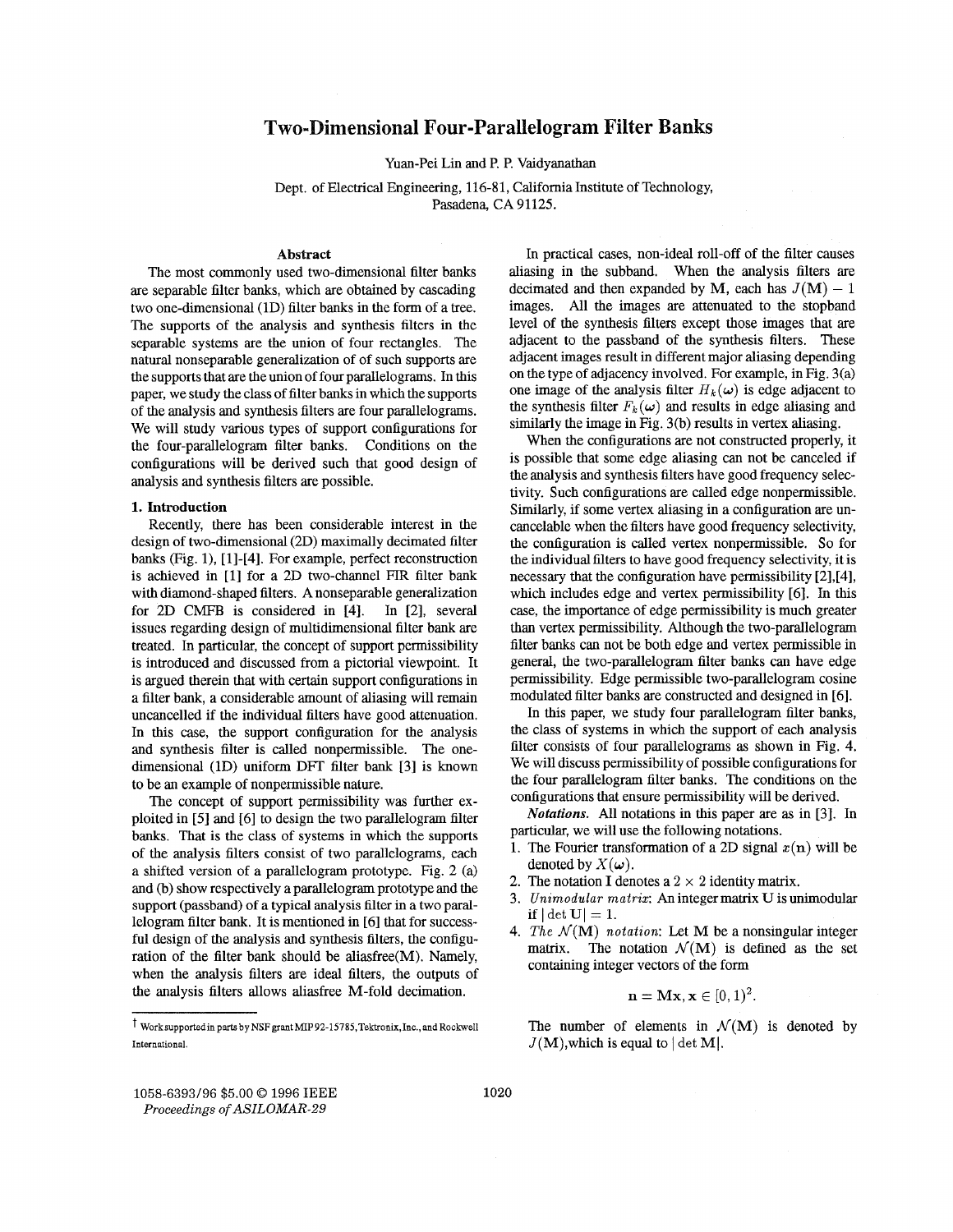5. The symmetric parallelepiped  $SPD(M)$  is the set

$$
SPD(\mathbf{M}) = \{ \mathbf{Mx}, \mathbf{x} \in [-1,1)^2 \}.
$$

#### **2. Construction of Four Parallelogram Filter Banks**

The simplest way to design a four-parallelogram filter banks is using separable filter banks. A separable 2D filterbank can be obtained by cascading two 1D filter banks in the form of **tree** structures. The resulting 2D analysis and synthesis filters are product of two 1D filters and are separable; the support of each analysis filter is the union of four rectangles (Fig. *5).* The 2D analysis and synthesis filters *can* have good frequency selectivity if the 1D filters have good frequency selectivity. Therefore the separable 2D filter banks are both edge and vertex permissible. In this paper we will pursue both edge and vertex permissibility for the four-parallelogram filter banks.

Consider the 2D filter bank with decimation matrix M in [Fig. 1.](#page-2-0) To obtain a support configuration for the four parallelogram filter bank, first we construct a parallelogram prototype. Then we shift the prototype properly and combine four shifted parallelograms to obtain the support for the analysis filters. The synthesis filters usually have the same supports **as** the corresponding analysis filters. As the support of each analysis filter consists of four shifted versions of the parallelogram prototype, the area of the parallelogram prototype is one fourth the area of an analysis filter support. In a  $J(M)$  channel filter bank, the area of an analysis filter support is usually the same as  $SPD(\pi M^{-T})$ . We can describe the parallelogram prototype as  $SPD(\pi N^{-T})$ , where N = ML, for some integer matrix **L** with  $|\det L| = 4$ . Since  $|\det N|$ 4  $\det M$ , the area of  $SPD(\pi N^{-T})$  is one fourth the area of  $SPD(\pi M^{-T})$ . For a given decimation matrix M, the choice of **L** will determine the parallelogram prototype and indirectly affect the support of the analysis filters. Having constructed the parallelogram prototype, we combine four shifted versions of the parallelogram prototype to obtain the supports of the analysis filters. However, there are a variety of possible configurations for the four-parallelogram filter banks. For example, consider the lowpass analysis filter  $H_0(\omega)$ . [Fig. 6](#page-4-0) (a) and (b) show two of the possible supports for  $H_0(\omega)$ . The support of  $H_0(\omega)$  is different when the four parallelograms in the support of  $H_0(\omega)$  are glued in different manners.

The preceding construction indicates that for a given decimation matrix M, the support configuration is determined by the following two steps. Step one, choose L and hence the parallelogram prototype. Step two, shift the parallelogram prototype properly and combine four shifted copies to obtain the support for each analysis filter. We will construct various types of configurations for the four-parallelogram filter banks and discuss permissibility of these configurations.

### **3. The Simplistic Four Parallelogram Filter Banks**

In this section, we consider a special type of fourparallelogram filter banks, which will be called the simplistic four-parallelogram filter banks. There are two features associated with this class of systems.

- 1. For a given decimation matrix M, the matrix N that determines the parallelogram prototype  $SPD(\pi N^{-T})$  is given by  $N = ML$  with  $L = 2I$ .
- 2. The support of the lowpass analysis filter  $H_0(\omega)$  is the parallelogram  $SPD(\pi M^{-T})$ , which is a natural generalization of the lowpass analysis filter of separable filter banks.

filter banks.<br>For example, let  $M = \begin{bmatrix} 8 & -5 \\ -4 & 5 \end{bmatrix}$  then the parallelogram prototype  $SPD(\pi N^{-T})$  and the support of the lowpass analysis filter  $SPD(\pi M^{-T})$  are as shown in Fig. 7.

Frequency *normulizufion.* In Fig. 7, the support of  $H_0(\omega)$  is shown with  $\omega_0$  and  $\omega_1$  as two axes. For convenience, we will normalize the frequency plane by  $2\pi N^{-T}$ ; we define  $\nu = 2\pi N^{-T}\omega$  and use  $\nu_0$  and  $\nu_1$  as the two axes. On the normalized frequency plane, the support of  $H_0(\omega)$  become the square  $SPD(\mathbf{I})$  in [Fig. 8.](#page-4-0) With this axis normalization, the support of  $H_0(\omega)$  will always appear **as** SPD(1) for any parallelogram prototype. The support of  $H_0(\omega)$  is the union of the four smaller squares

$$
S_{(0,0)}, S_{(-1,0)}, S_{(0,-1)}, \text{ and } S_{(-1,-1)}.
$$
 (1)

In [Fig. 8](#page-4-0) the notation  $S_{(k_0,k_1)}$  denotes the square

$$
SPD(0.5I) + \begin{bmatrix} k_0 + 0.5 \\ k_1 + 0.5 \end{bmatrix}.
$$

The vector subscript of S should be interpreted modulo  $N<sup>T</sup>$ . Notice that to have real-coefficient filters, whenever  $S_{(k_0,k_1)}$ belongs to a certain analysis filter,  $S_{(-k_0-1,-k_1-1)}$  must be part of the same analysis filter. We will call  $(S_{(k_0,k_1)},$  $S_{(-k_0-1,-k_1-1)})$  a conjugate pair. The support of each analysis filter consists of two conjugate pairs.

*Permissibility.* In the simplistic four-parallelogram filter banks, only the support of the lowpass analysis filter is determined. In the subband, due to decimation followed by expansion by M,  $H_0(\omega)$  has  $J(M) - 1$  images, which are shifted versions of  $H_0(\omega)$  by

$$
2\pi \mathbf{M}^{-T}\mathbf{k}, \mathbf{k} \in \mathbf{M}^{-T}
$$

Adjacency of these images to the synthesis filter  $F_0(\omega)$ result in edge and vertex aliasing. To make cancelation of these aliasing errors possible, the supports of the analysis filters in other subbands should be constrained appropriately. We would like to construct the other filters such that the configuration has edge and vertex permissibility at the same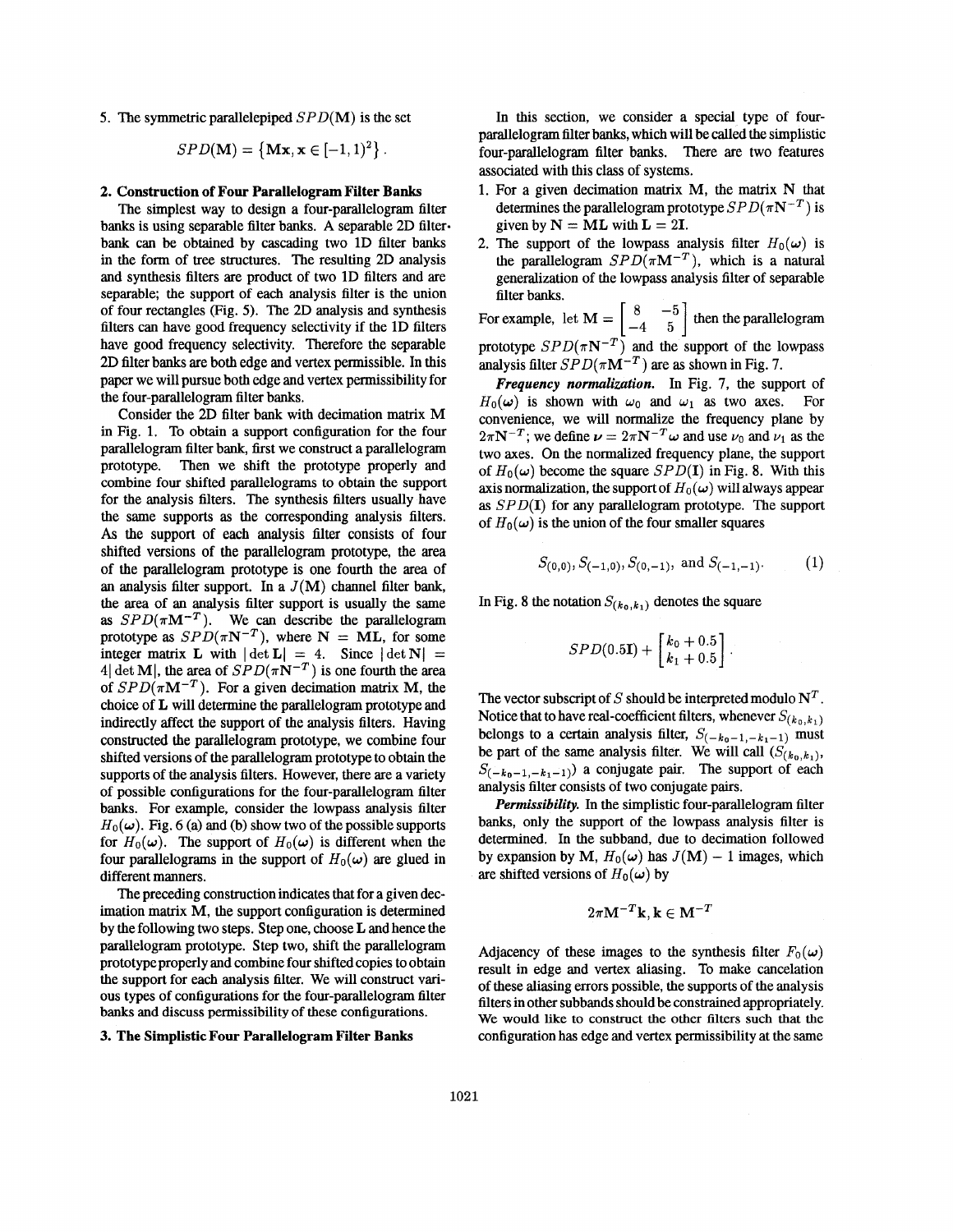<span id="page-2-0"></span>time. With this premise, we can show that supports of the other analysis filters  $H_m(\omega)$  must contain

$$
S_{(k_0,k_1)}, S_{(-k_0-1,-k_1-1)}, S_{(-k_0-1,k_1)}, S_{(k_0,-k_1-1)}.\tag{2}
$$

This will in turn imply that the decimation matrix M is restricted to one of the following forms [7].

case 1: 
$$
M = U\Lambda_1
$$
, and case 2:  $M = Q\Lambda_2$ , (3)

where U is unimodular, **Q** has  $|\det Q| = 2$  and  $\Lambda_1$  and  $\Lambda_2$ are diagonal. All matrices are integer matrices. Also with  $N = 2M$ , we can verify that no two terms in (2) are the same. Therefore each analysis filter contains four distinct shifts of the prototype.

*Example 3.1. Decimation matrix* M *not satisfying*  **(3).** This example illustrates that some edge aliasing errors will remain uncancelled when **(2)** is not satisfied. Consider a four-parallelogram with decimation matrix

$$
\mathbf{M} = \begin{bmatrix} 1 & 1 \\ -1 & 2 \end{bmatrix}, \text{ and } \mathbf{N} = 2 \begin{bmatrix} 1 & 1 \\ -1 & 2 \end{bmatrix}
$$

In this case, M is not of the form in (3) and hence the analysis filters can not be of the form in (2). The supports of the analysis filters consist of four parallelograms, each a shifted version of  $SPD(N^{-T})$ . The support of the lowpass analysis filter  $H_0(\omega)$  is as shown in Fig. 9(a) and the support of  $H_0(\omega)$  is *SPD*(I) as shown in Fig. 9(b) (with frequency plane normalized by  $2\pi N^{-T}$ ). We have labeled all the squares in Fig. 9(b) by  $Q_k$  and  $Q'_k$  with  $(Q_k, Q'_k)$  denoting a conjugate pair. As  $J(N) = 12$ , there are total 6 conjugate pairs  $(Q_k, Q'_k)$ , for  $k = 0, 1, \ldots, 5$ . The lowpass filter  $H_0(\omega)$  contains the pair  $(Q_0, Q'_0)$  and the pair $(Q_1, Q'_1)$ . The two images of  $Q_0$  are at  $Q'_3$  and  $Q'_4$ . The image at  $Q'_3$  is edge adjacent to  $Q'_1$ . To cancel the aliasing from this image, it is necessary that the analysis filter contain both  $Q'_3$ and  $Q_2$ . Let this analysis filter be  $H_1(\omega)$ , then  $H_1(\omega)$  is constituted of the pairs  $(Q_2, Q'_2)$  and the pair  $(Q_3, Q'_3)$ . In this case, the two pairs left for the last analysis filter  $H_2(\omega)$ are  $(Q_4, Q'_4)$  and  $(Q_5, Q'_5)$ . However, the image of  $Q_0$  at  $Q'_4$  is edge adjacent to  $Q_1$  and results in edge based aliasing error. Cancelation of this aliasing requires that  $Q'_4$  and  $Q'_2$ belong to the same analysis filter, i.e.  $(Q_2, Q'_2)$  and  $(Q_4,$  $Q'_4$ ) belong to the same analysis filter. As the support of  $H_2(\omega)$  consists of  $(Q_4, Q'_4)$  and  $(Q_5, Q'_5)$ , this aliasing *can not be cancelled.* 

## **4. Design of the Simplistic Four Parallelogram Filter Banks**

Because M is of the special form in (3), the support described in (2) for four-parallelogram filter banks *can*  always be obtained by cascading systems of low design cost. When M is **as** in case 1 of **(3),** the support configurations of the analysis and synthesis filters can be obtained by designing two 1D perfect reconstruction filter banks and perfoming a unimodular transformation **as** explained in **[8].** For the second case of M in (3), the desired support configuration of four-parallelogram filter banks can be achieved by concatenating a separable 2D filter bank with a 2D two-channel filter bank in the form of a tree structure.

*Case 1,*  $M = UA_1$ . The support configuration of a four parallelogram filter bank *can* be obtained by designing a  $[A_1]_{00}$ -channel filter bank and a  $[A_1]_{11}$ -channel filter bank. The reason is **as** follows. Observe that if a filter  $P(\omega)$  has spectral support  $SPD(\pi \frac{1}{2} \mathbf{U}^{-T} \mathbf{\Lambda}_1^{-1}),$ then  $P(\mathbf{U}^{-T}\boldsymbol{\omega})$  has spectral support  $SPD(\pi\frac{1}{2}\boldsymbol{\Lambda}_{1}^{-1})$ . The analysis filters  $H_k(\omega)$  consist of four shifted copies of  $SPD(\pi \frac{1}{2} \mathbf{U}^{-T} \mathbf{\Lambda}_1^{-1}),$  so  $H_k(\mathbf{U}^{-T}\boldsymbol{\omega})$  consists of four shifted copies of  $SPD(\pi^{\frac{1}{2}}\Lambda_1^{-1})$ . That is  $H_k(\mathbf{U}^{-T}\boldsymbol{\omega})$  has the same support **as** that of an analysis filter in a separable filter bank. Design a separable filter bank of  $J(M)$ -channels by concatenating two 1D filter banks of  $[A_1]_{00}$  channels and  $[\Lambda_1]_{11}$  channels. Let  $G_k(\omega)$  and  $T_k(\omega)$  be the analysis and synthesis filters of this separable filter bank. Perform the following substitution,

$$
H_k(\boldsymbol{\omega}) = G_k(\mathbf{U}^T \boldsymbol{\omega}), \quad F_k(\boldsymbol{\omega}) = T_k(\mathbf{U}^T \boldsymbol{\omega}), \quad (4)
$$

then the analysis and synthesis filters of the 2D filter bank in Fig. 1 have the supports of four-parallelogram filter banks. This result is identical to those found earlier in **[8].** 

*Case 2,*  $M = QA_2$ . Consider a tree structured filter bank. The first level of the tree is a two-channel filter bank with decimation matrix Q. The lowpass analysis filter of the two-channel system has support  $SPD(\pi \mathbf{Q}^{-T})$ . For the second level of the tree, we use a separable  $J(\Lambda_2)$ -channel filter bank that is obtained by cascading two 1D filter banks of  $[A_2]_{00}$  channels and  $[A_2]_{11}$  channels in the form of a tree. Then the overall filter bank has the desired supports of simplistic four-parallelogram filter banks.

*Example 4.1. Simplistic four-parallelogram filter banks.* Consider a 20 channel filter bank with decimation matrix

$$
\mathbf{M} = \begin{bmatrix} 8 & -5 \\ -4 & 5 \end{bmatrix} = \begin{bmatrix} 2 & -1 \\ -1 & 1 \end{bmatrix} \begin{bmatrix} 4 & 0 \\ 0 & 5 \end{bmatrix}.
$$

The **matrix** M has the form in case 1 of (2). Design a separable filter bank by concatenating a 1D four-channel filter bank and **a** 1D five-channel filter bank. Using the substitution in (4), the new nonseparable filter bank has the desired support **as** described in (2). The parallelogram prototypeis **as** shown inFig. 7. Fig. 1O(a) shows the support configuration of the analysis filters. Fig. 10(b) shows the magnitude response of the lowpass analysis filter.

### **5. Other Possible Four Parallelogram Filter Banks**

In the simplistic four-parallelogram filter banks, we have constrained **L** to be **21** and the support of lowpass filter  $H_0(\omega)$  to be a parallelogram of twice the size of the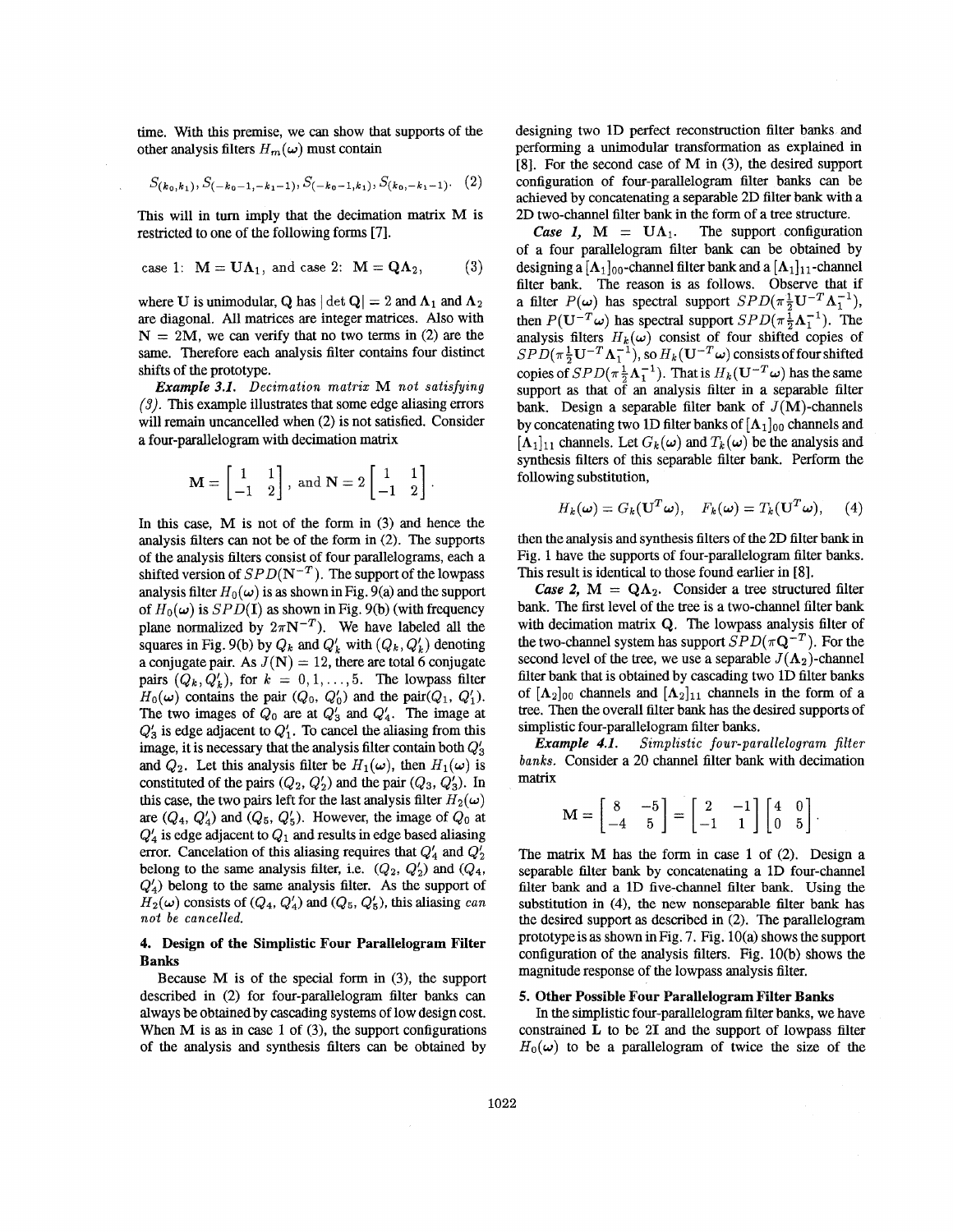<span id="page-3-0"></span>prototype parallelogram. However, for the most general four-parallelogram filter banks, the only requirement is that each filter contains four parallelograms of identical shapes. The two constraints in the simplistic four-parallelogram filter banks *can* be relaxed. The matrix'L *can* be any integer matrix with  $|\det L| = 4$ . Also the support of the **lowpass** analysis filter is not necessarily a parallelogram **as**  in simplistic four-parallelogram filter banks. Consider the case that the support of  $H_0(\omega)$  consists of four connected parallelograms. Namely, any one of the four parallelograms is edge adjacent or vertex adjacent to another parallelogram. It can be verified that, if  $H_0(\omega)$  is aliasfree(M), the filter bank *can* not possess both edge and vertex permissibility, except in some special cases. One special case is the simplistic four-parallelogram filter banks in Sec. **3.** In all the other special cases, the decimation matrix M is rather restricted and the determinant of M *can* not be arbitrary large. We will look at one such example.

*Example 5.1. A Permissible but not simplistic* 

*example.* Consider the filter bank in Fig. 1. Let  
\n
$$
\mathbf{M} = \begin{bmatrix} 1 & 1 \\ -2 & 2 \end{bmatrix} \text{ and } \mathbf{L} = \begin{bmatrix} 2 & -1 \\ 2 & 1 \end{bmatrix}
$$

As  $|\det M| = 4$ , the filter bank has 4 channels. In this case, the matrix  $N = 4I$  and the parallelogram prototype is a sqaure. We choose the configuration **as** in [Fig.](#page-4-0) **11.** The four squares in the support of  $H_k(\omega)$  are labeled as  $S_{k,a}$ ,  $S_{k,b}$ ,  $S_{k,c}$ ,  $S_{k,d}$ , for  $k = 0,1,2,3$ . When decimated and expanded by M, each of the four squares in the analysis filters has 3 images. These images result in edge and vertex aliasing. However, it *can* be shown that these edge and vertex aliasing errors appear in pairs and the configuration in Fig. 11 is edge and vertex permissible.

## **References**

- **[l]** R. **Ansari** and C. Guillemot, "Exact reconstruction filter banks using diamond **FIR** filters," Proc. Int. Conf. on new trends in Comm. Control, and Signal Proc., Turkey, July **1990.**
- [2] T. Chen and P. P. Vaidyanathan, "Consideration in multidimensional filter bank design," ISCAS, May **1993.**
- [3] P. P. Vaidyanathan, *Multirate systems and filter banks,*  Englewood Cliffs, Prentice Hall, **1993.**
- [4] M. Ikehara, "Modulated 2 dimensional perfect reconstruction **FIR** filter banks with permissible passbands," **ICASSP,** pp. **1468-1471,** May 1995.
- [5] Y. Lin and P. **P.** Vaidyanathan, "Two-dimensional paraunitary cosine modulated perfect reconstruction filter banks," ISCAS, pp. 752-755, April **1995.**
- **[6]** Y. Lin and P. P. Vaidyanathan, **"Theory** and design of two parallelogram filter banks," submitted to IEEE **SP, 1995.**
- [7] **Y.** Lin and P. P. Vaidyanathan, "The class of four parallelogram filter banks," submitted to IEEE SP, Oct. **1995.**
- [8] **P. P.** Vaidyanathan, "New results in multidimensional multirate systems," ISCAS, **1991.**



**[Fig.](#page-2-0) 1. J(M)-channel maximally decimated filter bank,**  where  $J(M) = \det(M)$ .



**Fig. 2. Two-parallelogram filter bank. (a) Parallelogram prototype and (b) typical support of an** analysis **filter.** 



**Fig. 3. (a) Image of the kth** analysis **filter is edge ajacent to the kth synthesis filter. (b) Image of the kth** analysis **filter is vertex ajacent to the kth synthesis filter.** 



**Fig. 4. Typical support of an analysis filter in a four-parallelogram filter** bank.



**Fig. 5. Separable filter bank. Typical support of an analysis filter.**